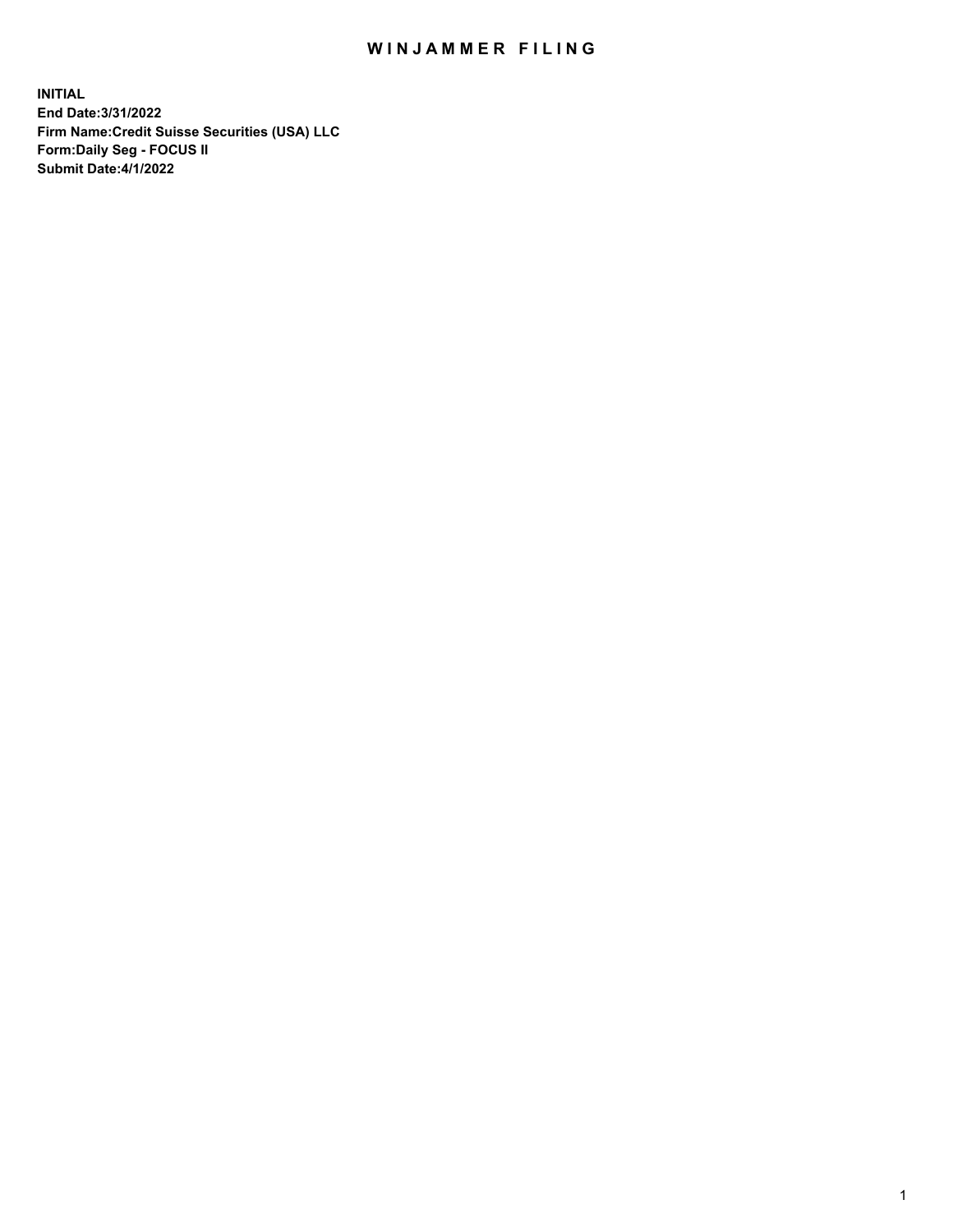**INITIAL**

## **End Date:3/31/2022 Firm Name:Credit Suisse Securities (USA) LLC Form:Daily Seg - FOCUS II Submit Date:4/1/2022**

## **Daily Segregation - Cover Page**

| Name of Company<br><b>Contact Name</b>                                                                                                                                                                                                                                                                                           | <b>Credit Suisse Securities (USA)</b><br><u>LLC</u> |
|----------------------------------------------------------------------------------------------------------------------------------------------------------------------------------------------------------------------------------------------------------------------------------------------------------------------------------|-----------------------------------------------------|
| <b>Contact Phone Number</b>                                                                                                                                                                                                                                                                                                      | <b>Alexander Baptiste</b>                           |
| <b>Contact Email Address</b>                                                                                                                                                                                                                                                                                                     | 919-994-6223                                        |
|                                                                                                                                                                                                                                                                                                                                  | alexander.baptiste@credit-suiss<br>e.com            |
| FCM's Customer Segregated Funds Residual Interest Target (choose one):<br>a. Minimum dollar amount: ; or<br>b. Minimum percentage of customer segregated funds required:% ; or<br>c. Dollar amount range between: and; or                                                                                                        | $\frac{0}{5}$                                       |
| d. Percentage range of customer segregated funds required between:% and%.                                                                                                                                                                                                                                                        | $\underline{0} \underline{0}$<br>0 <sub>0</sub>     |
| FCM's Customer Secured Amount Funds Residual Interest Target (choose one):<br>a. Minimum dollar amount: ; or<br>b. Minimum percentage of customer secured funds required:%; or<br>c. Dollar amount range between: and; or<br>d. Percentage range of customer secured funds required between:% and%.                              | $\frac{0}{5}$<br>0 <sub>0</sub><br>0 <sub>0</sub>   |
| FCM's Cleared Swaps Customer Collateral Residual Interest Target (choose one):<br>a. Minimum dollar amount: ; or<br>b. Minimum percentage of cleared swaps customer collateral required:% ; or<br>c. Dollar amount range between: and; or<br>d. Percentage range of cleared swaps customer collateral required between: % and %. | $\frac{0}{5}$<br>0 <sub>0</sub><br>0 <sub>0</sub>   |

Attach supporting documents CH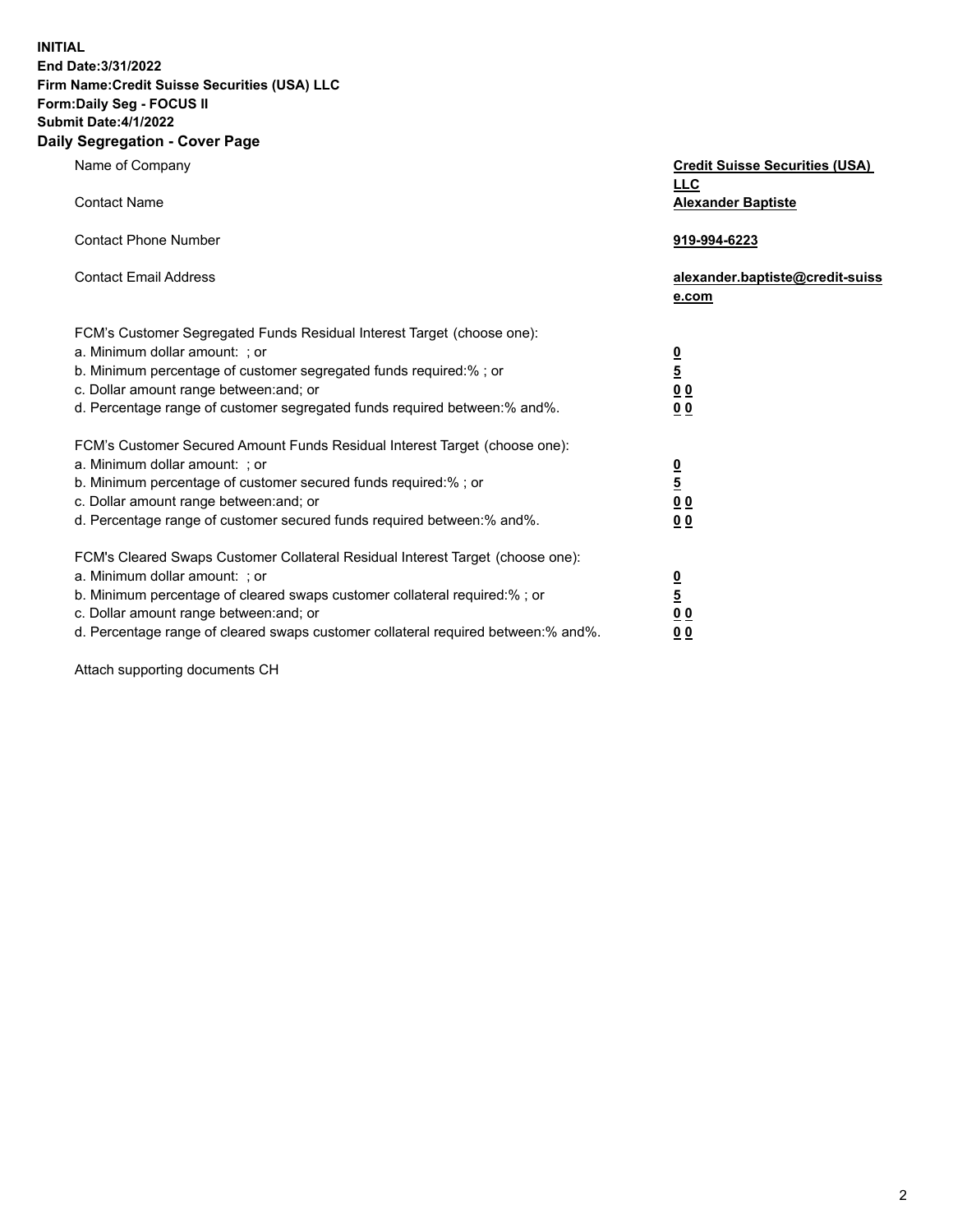**INITIAL End Date:3/31/2022 Firm Name:Credit Suisse Securities (USA) LLC Form:Daily Seg - FOCUS II Submit Date:4/1/2022**

## **Daily Segregation - Secured Amounts**

|     | Foreign Futures and Foreign Options Secured Amounts                                         |                                 |
|-----|---------------------------------------------------------------------------------------------|---------------------------------|
|     | Amount required to be set aside pursuant to law, rule or regulation of a foreign            | $0$ [7305]                      |
|     | government or a rule of a self-regulatory organization authorized thereunder                |                                 |
| 1.  | Net ledger balance - Foreign Futures and Foreign Option Trading - All Customers             |                                 |
|     | A. Cash                                                                                     | 3,283,761,850 [7315]            |
|     | B. Securities (at market)                                                                   | 33,102,971 [7317]               |
| 2.  | Net unrealized profit (loss) in open futures contracts traded on a foreign board of trade   | -1,341,288,737 [7325]           |
| 3.  | Exchange traded options                                                                     |                                 |
|     | a. Market value of open option contracts purchased on a foreign board of trade              | 9,862,342 [7335]                |
|     | b. Market value of open contracts granted (sold) on a foreign board of trade                | $0$ [7337]                      |
| 4.  | Net equity (deficit) (add lines 1. 2. and 3.)                                               | 1,985,438,426 [7345]            |
| 5.  | Account liquidating to a deficit and account with a debit balances - gross amount           | 9,016,632 [7351]                |
|     | Less: amount offset by customer owned securities                                            | -9,004,382 [7352] 12,250 [7354] |
| 6.  | Amount required to be set aside as the secured amount - Net Liquidating Equity              | 1,985,450,676 [7355]            |
|     | Method (add lines 4 and 5)                                                                  |                                 |
| 7.  | Greater of amount required to be set aside pursuant to foreign jurisdiction (above) or line | 1,985,450,676 [7360]            |
|     | 6.                                                                                          |                                 |
|     | FUNDS DEPOSITED IN SEPARATE REGULATION 30.7 ACCOUNTS                                        |                                 |
| 1.  | Cash in banks                                                                               |                                 |
|     | A. Banks located in the United States                                                       | 13,384,571 [7500]               |
|     | B. Other banks qualified under Regulation 30.7                                              | 281,966,768 [7520] 295,351,339  |
|     |                                                                                             | [7530]                          |
| 2.  | Securities                                                                                  |                                 |
|     | A. In safekeeping with banks located in the United States                                   | 33,102,971 [7540]               |
|     | B. In safekeeping with other banks qualified under Regulation 30.7                          | 0 [7560] 33,102,971 [7570]      |
| 3.  | Equities with registered futures commission merchants                                       |                                 |
|     | A. Cash                                                                                     | $0$ [7580]                      |
|     | <b>B.</b> Securities                                                                        | $0$ [7590]                      |
|     | C. Unrealized gain (loss) on open futures contracts                                         | $0$ [7600]                      |
|     | D. Value of long option contracts                                                           | $0$ [7610]                      |
|     | E. Value of short option contracts                                                          | 0 [7615] 0 [7620]               |
| 4.  | Amounts held by clearing organizations of foreign boards of trade                           |                                 |
|     | A. Cash                                                                                     | $0$ [7640]                      |
|     | <b>B.</b> Securities                                                                        | $0$ [7650]                      |
|     | C. Amount due to (from) clearing organization - daily variation                             | $0$ [7660]                      |
|     | D. Value of long option contracts                                                           | $0$ [7670]                      |
|     | E. Value of short option contracts                                                          | 0 [7675] 0 [7680]               |
| 5.  | Amounts held by members of foreign boards of trade                                          |                                 |
|     | A. Cash                                                                                     | 3,364,213,270 [7700]            |
|     | <b>B.</b> Securities                                                                        | $0$ [7710]                      |
|     | C. Unrealized gain (loss) on open futures contracts                                         | -1,432,413,026 [7720]           |
|     | D. Value of long option contracts                                                           | 9,862,342 [7730]                |
|     | E. Value of short option contracts                                                          | 0 [7735] 1,941,662,586 [7740]   |
| 6.  | Amounts with other depositories designated by a foreign board of trade                      | $0$ [7760]                      |
| 7.  | Segregated funds on hand                                                                    | $0$ [7765]                      |
| 8.  | Total funds in separate section 30.7 accounts                                               | 2,270,116,896 [7770]            |
| 9.  | Excess (deficiency) Set Aside for Secured Amount (subtract line 7 Secured Statement         | 284,666,220 [7380]              |
|     | Page 1 from Line 8)                                                                         |                                 |
| 10. | Management Target Amount for Excess funds in separate section 30.7 accounts                 | 99,272,534 [7780]               |

11. Excess (deficiency) funds in separate 30.7 accounts over (under) Management Target **185,393,686** [7785]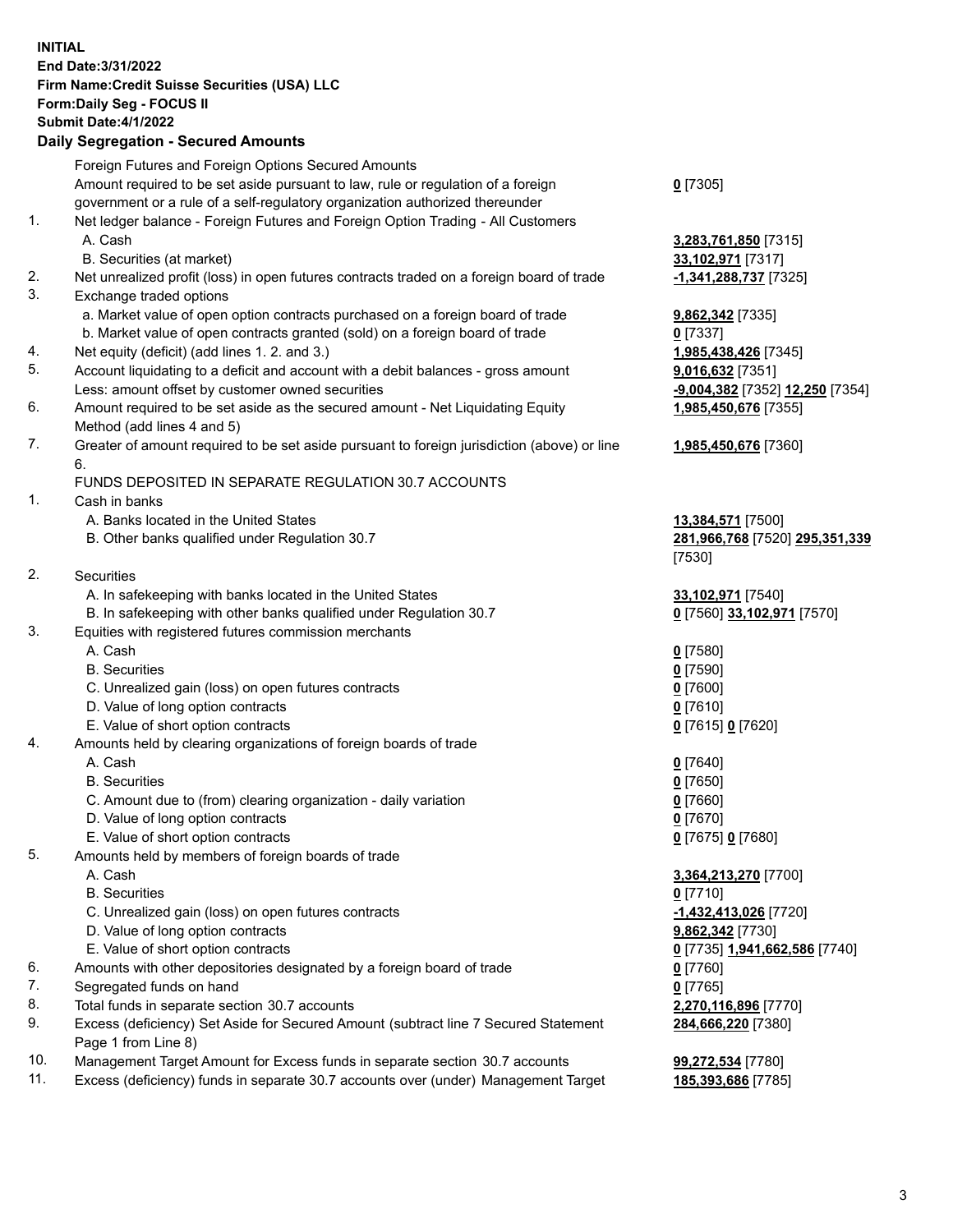|     | <b>INITIAL</b>                                                                      |                                 |
|-----|-------------------------------------------------------------------------------------|---------------------------------|
|     | End Date: 3/31/2022                                                                 |                                 |
|     | Firm Name: Credit Suisse Securities (USA) LLC                                       |                                 |
|     | Form: Daily Seg - FOCUS II                                                          |                                 |
|     | <b>Submit Date:4/1/2022</b>                                                         |                                 |
|     | Daily Segregation - Segregation Statement                                           |                                 |
|     | SEGREGATION REQUIREMENTS(Section 4d(2) of the CEAct)                                |                                 |
| 1.  | Net ledger balance                                                                  |                                 |
|     | A. Cash                                                                             | 727,235,651 [7010]              |
|     | B. Securities (at market)                                                           | 403,468,324 [7020]              |
| 2.  | Net unrealized profit (loss) in open futures contracts traded on a contract market  | -73,444,636 [7030]              |
| 3.  | Exchange traded options                                                             |                                 |
|     | A. Add market value of open option contracts purchased on a contract market         | 89,105,484 [7032]               |
|     | B. Deduct market value of open option contracts granted (sold) on a contract market | -66,648,127 [7033]              |
| 4.  | Net equity (deficit) (add lines 1, 2 and 3)                                         | 1,079,716,696 [7040]            |
| 5.  | Accounts liquidating to a deficit and accounts with                                 |                                 |
|     | debit balances - gross amount                                                       | 5,010,178 [7045]                |
|     | Less: amount offset by customer securities                                          | -4,976,798 [7047] 33,380 [7050] |
| 6.  | Amount required to be segregated (add lines 4 and 5)                                | 1,079,750,076 [7060]            |
|     | FUNDS IN SEGREGATED ACCOUNTS                                                        |                                 |
| 7.  | Deposited in segregated funds bank accounts                                         |                                 |
|     | A. Cash                                                                             | 104,536,539 [7070]              |
|     | B. Securities representing investments of customers' funds (at market)              | $0$ [7080]                      |
|     | C. Securities held for particular customers or option customers in lieu of cash (at | 376,829,146 [7090]              |
|     | market)                                                                             |                                 |
| 8.  | Margins on deposit with derivatives clearing organizations of contract markets      |                                 |
|     | A. Cash                                                                             | 729,478,066 [7100]              |
|     | B. Securities representing investments of customers' funds (at market)              | $0$ [7110]                      |
|     | C. Securities held for particular customers or option customers in lieu of cash (at | 26,639,178 [7120]               |
|     | market)                                                                             |                                 |
| 9.  | Net settlement from (to) derivatives clearing organizations of contract markets     | -3,847,375 [7130]               |
| 10. | Exchange traded options                                                             |                                 |
|     | A. Value of open long option contracts                                              | 89,105,484 [7132]               |
|     | B. Value of open short option contracts                                             | -66,648,127 [7133]              |
| 11. | Net equities with other FCMs                                                        |                                 |
|     | A. Net liquidating equity                                                           | 155,803 [7140]                  |
|     | B. Securities representing investments of customers' funds (at market)              | $0$ [7160]                      |
|     | C. Securities held for particular customers or option customers in lieu of cash (at | $0$ [7170]                      |
|     | market)                                                                             |                                 |
| 12. | Segregated funds on hand                                                            | $0$ [7150]                      |
| 13. | Total amount in segregation (add lines 7 through 12)                                | 1,256,248,714 [7180]            |
| 14. | Excess (deficiency) funds in segregation (subtract line 6 from line 13)             | 176,498,638 [7190]              |
| 15. | Management Target Amount for Excess funds in segregation                            | 53,987,504 [7194]               |
| 16. | Excess (deficiency) funds in segregation over (under) Management Target Amount      | 122,511,134 [7198]              |
|     | <b>Excess</b>                                                                       |                                 |